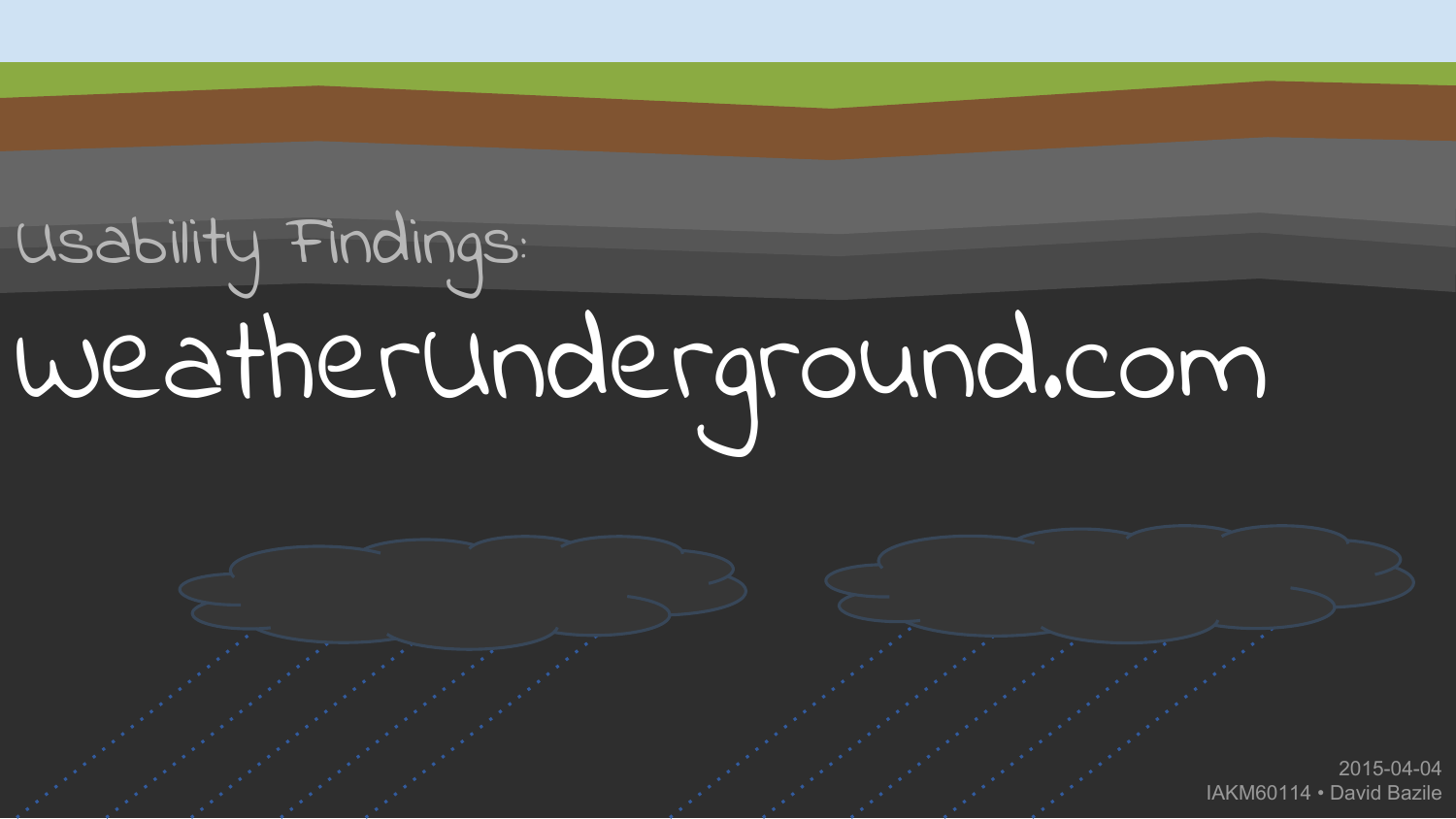# Why WeatherUnderground.com?

- **● Great tools for tracking tropical cyclones**
	- 72-hour path projection
- **● Researcher-friendly**
	- Very data-oriented website

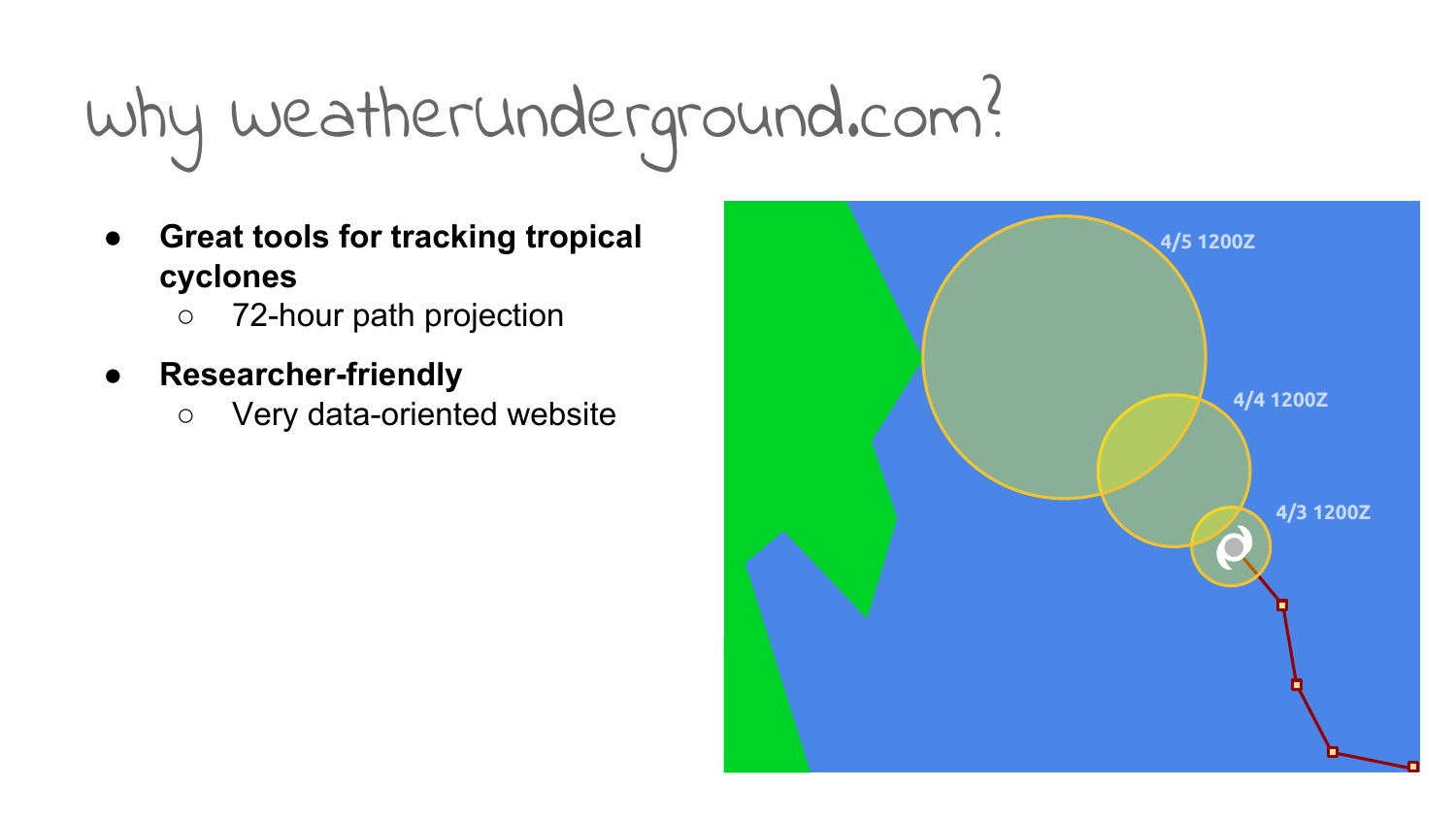### Who are its Users?

Based on the content and utilities available, we assume a bulk of their users are:

- **● Researchers/Students**
- **● Meteorology Afficionados**

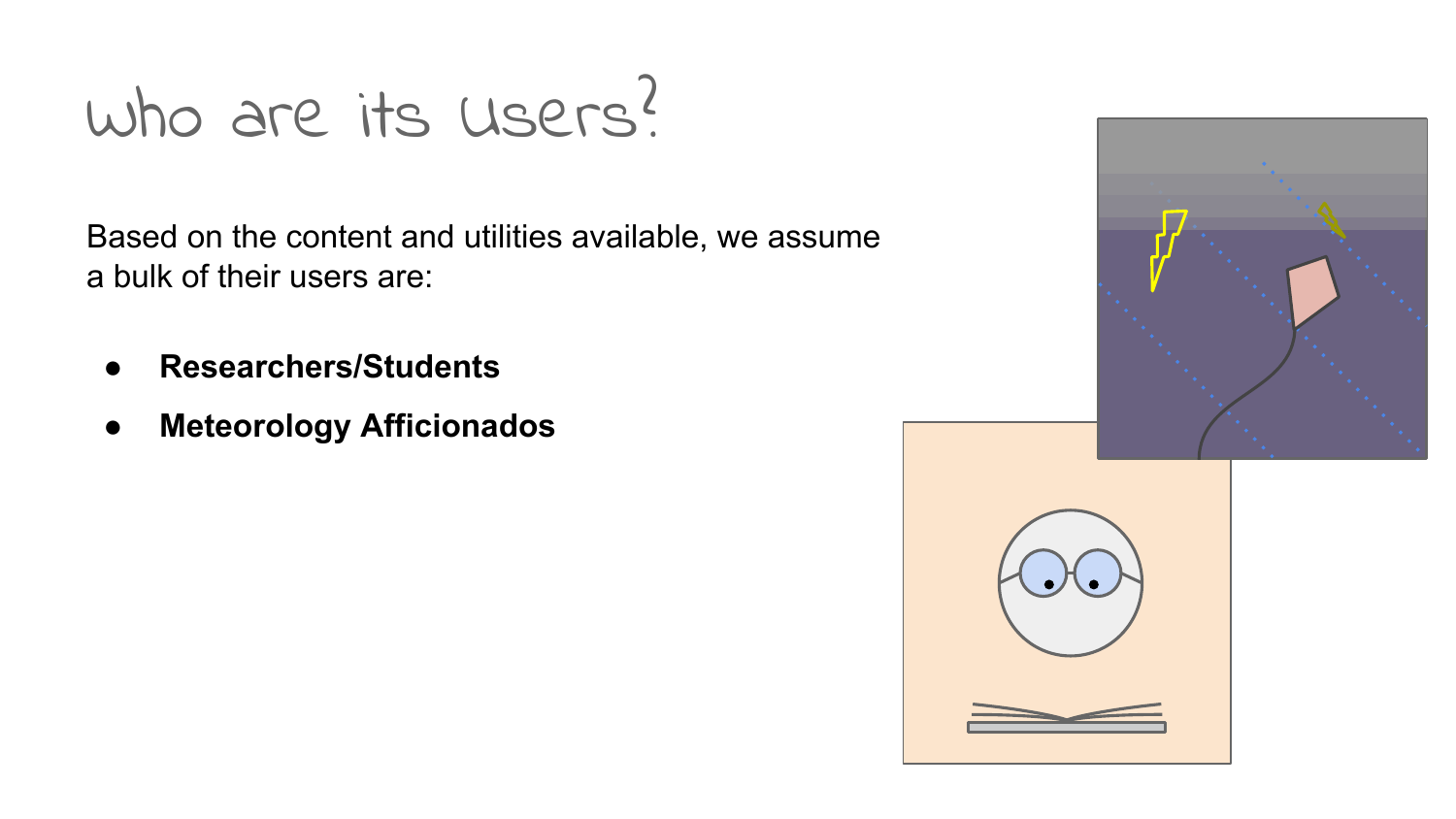Participants in this Test

Five people participated in and completed this usability test**\***:

#### **● Identified**

- My sister
- A friend

#### **● Unidentified**

○ Three of my fellow classmates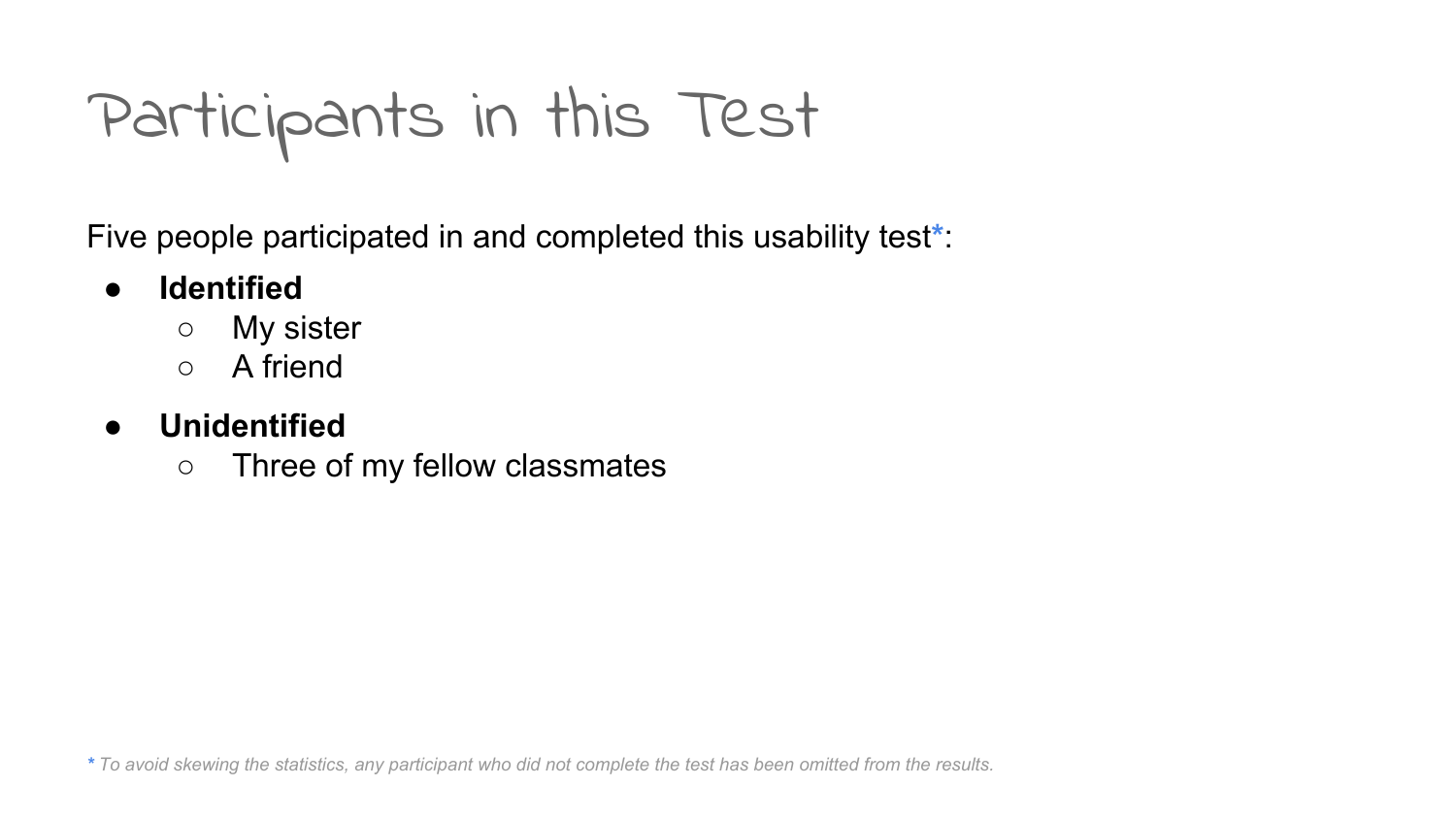Tasking Strategy

**Tasks were based on what a casual researcher may be looking for, e.g.:**

- Current weather at a given geographical point
- Historical weather data for a given geographical region
- Visualizations of active and historical tropical cyclone activity

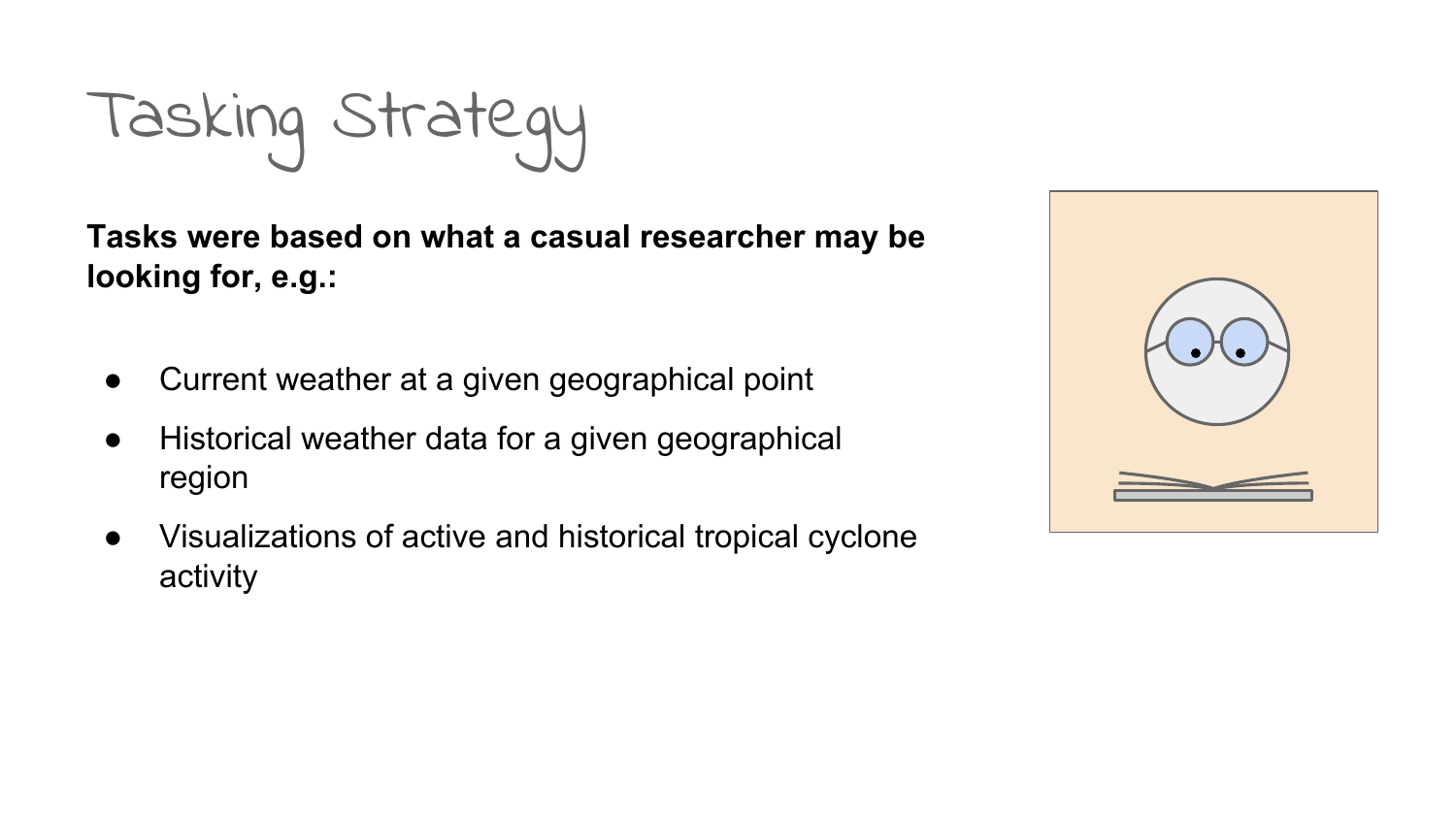### Task 1: Breakdown

You are planning a hiking/camping trip at Shenandoah National Park in Virginia for next week Monday-Wednesday. Will you experience any inclement weather (e.g., thunderstorms, snow, heavy winds, etc)?

#### **Intent**

Determine how well the design supports finding a simple weather forecast.

#### **Verification**

At the end of this task, the user was asked about the weather they just looked up and their opinion on the ease of finding that information.

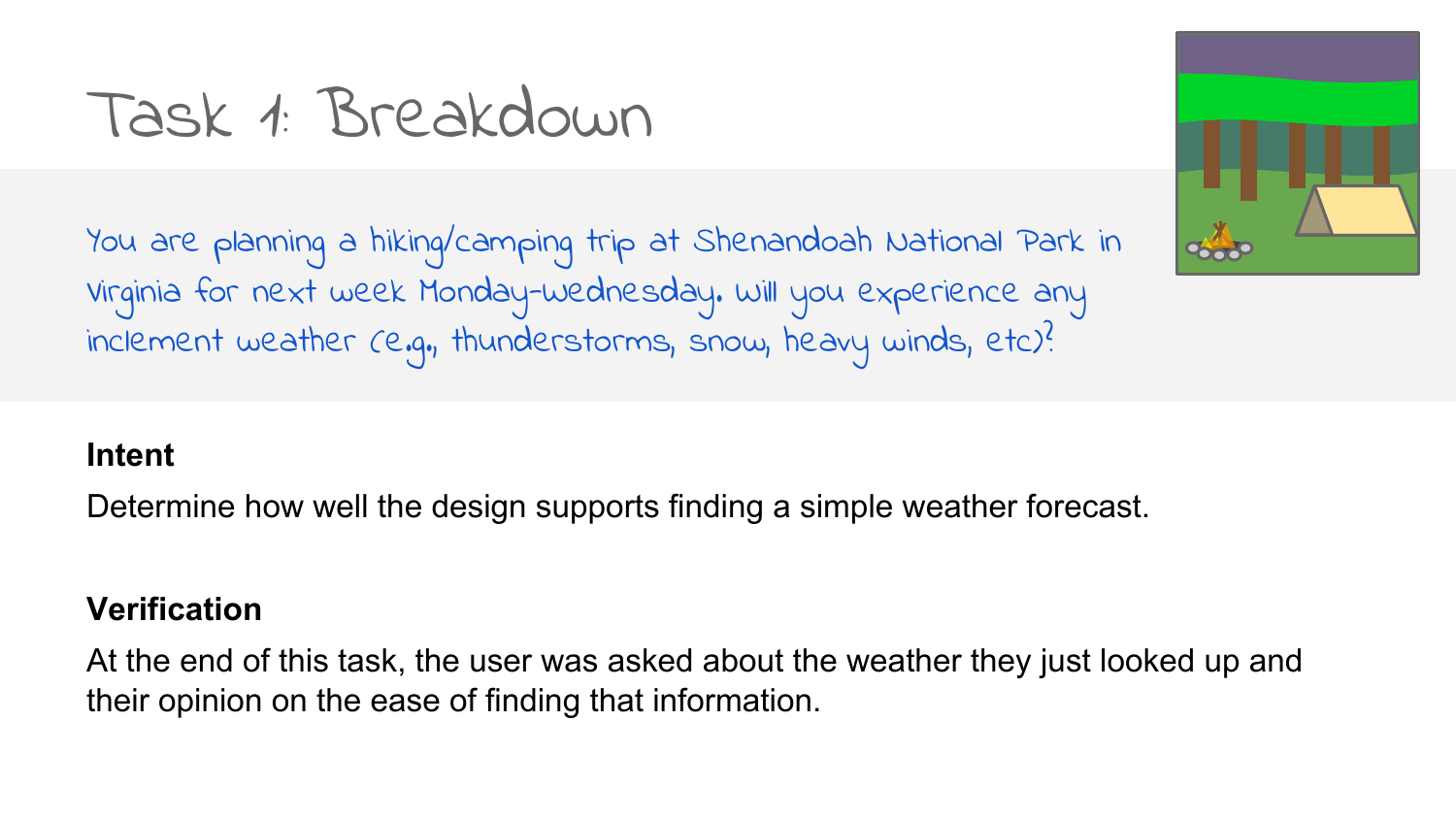Task 1: Results

### Easy as pie (except for that guy).

#### **Why so low?**

#### **● Two users clicked on advertisements**

- Any click that is not predefined as a "success" URL is tracked as a failure. Assuming that the users were actually interested in the ads, **if we ignore those clicks we see a 100% success rate.**
- **● Low number of participants**
	- Statistical anomalies skew the averages because of the smaller Sample size. The size of the state of the state of the state state state state state state state state state state

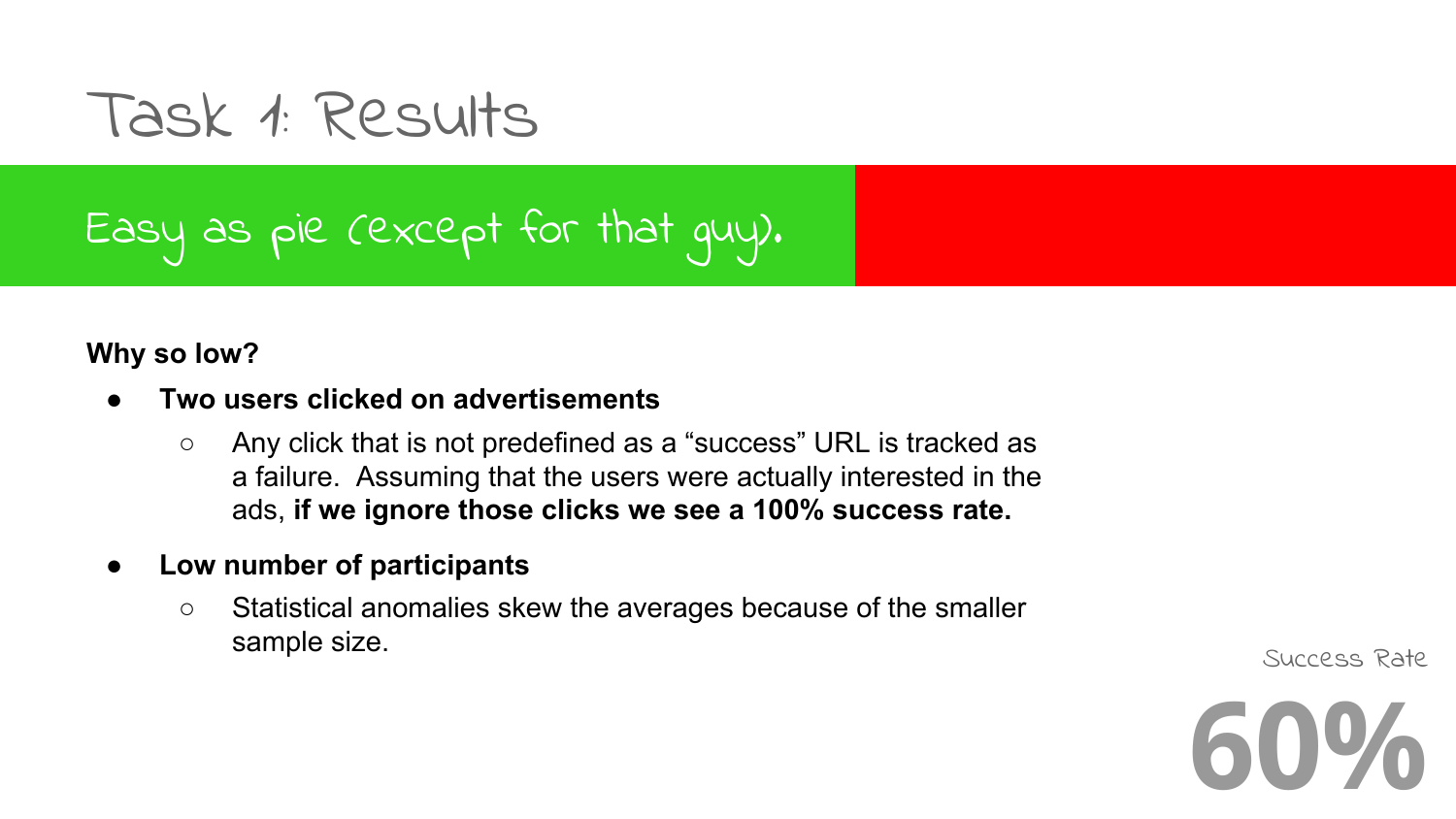### Task 2: Breakdown

You want to visit Denali National Park in Alaska but don't want to freeze to death. Which months have average lows above 20°F?

#### **Intent**

Determine how easy it is to find the historical data page and measure how well the design of that page assists the user in finding information relevant to them.

#### **Verification**

At the end of this task, the user was asked questions based on the data they just looked up and their opinion on the ease of finding that information.

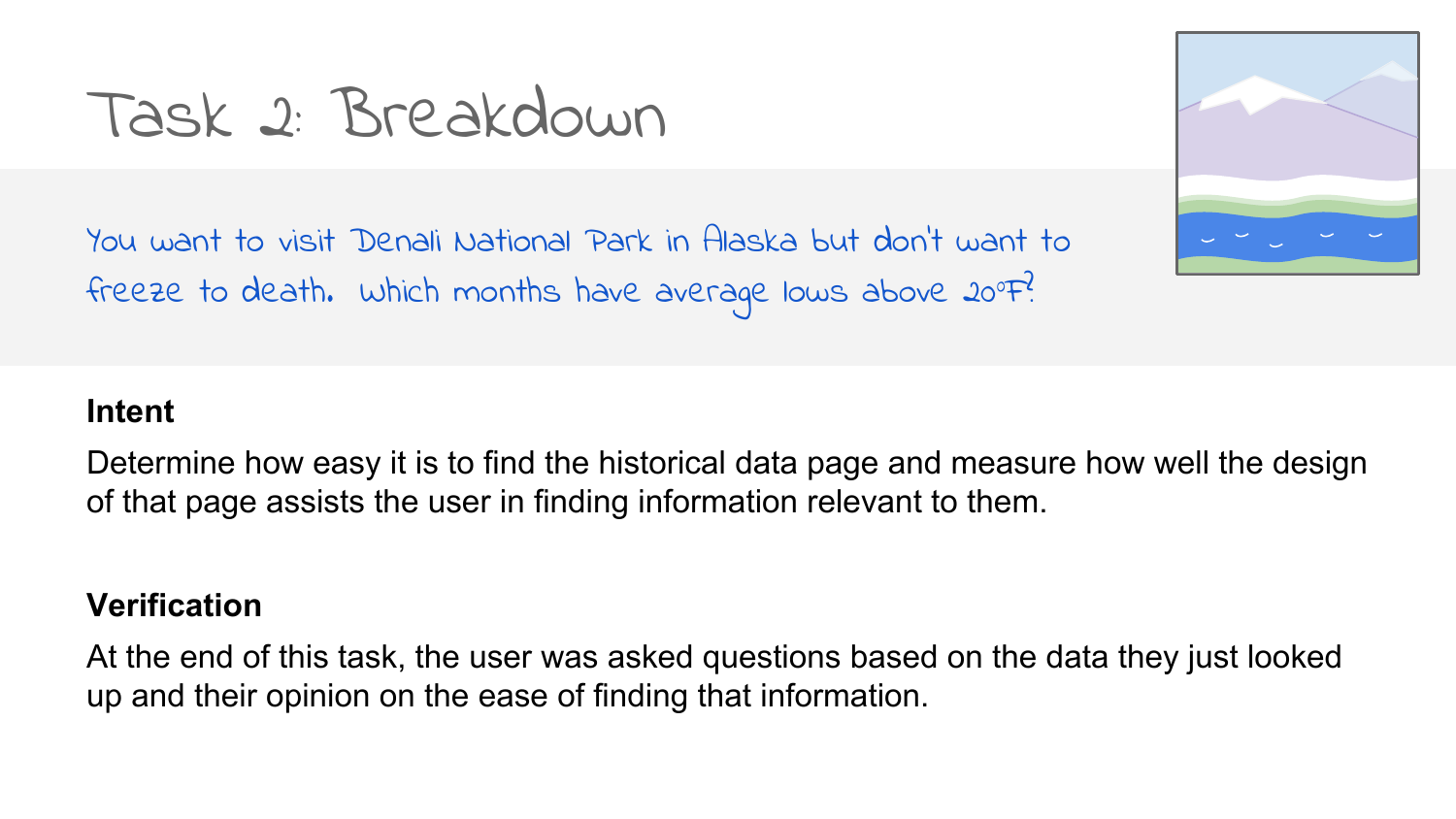### Task 2: Results

### Not easy but not hard

#### **Why so low?**

- **● There are at least two ways to find the answer.**
	- **○** The intended pathway is via a page designed for showing historical data. This page is one-stop shopping, but **finding it and realizing that you found it can be tricky.**
	- **○** The other way is through brute force—enter dates into a calendar and click submit until you think you have enough data. **One user clicked through 54 pages before they had enough.**

#### **Interesting Fact**

80% of users rated this task as easy-to-medium difficulty and 60% thought the amount of data on the historical page was perfect.

 $\begin{array}{cc} 66 & 7 \\ 6 & 6 \end{array}$ s*traightforward.* 99 Trying to find the yearly historical data was very difficult and not

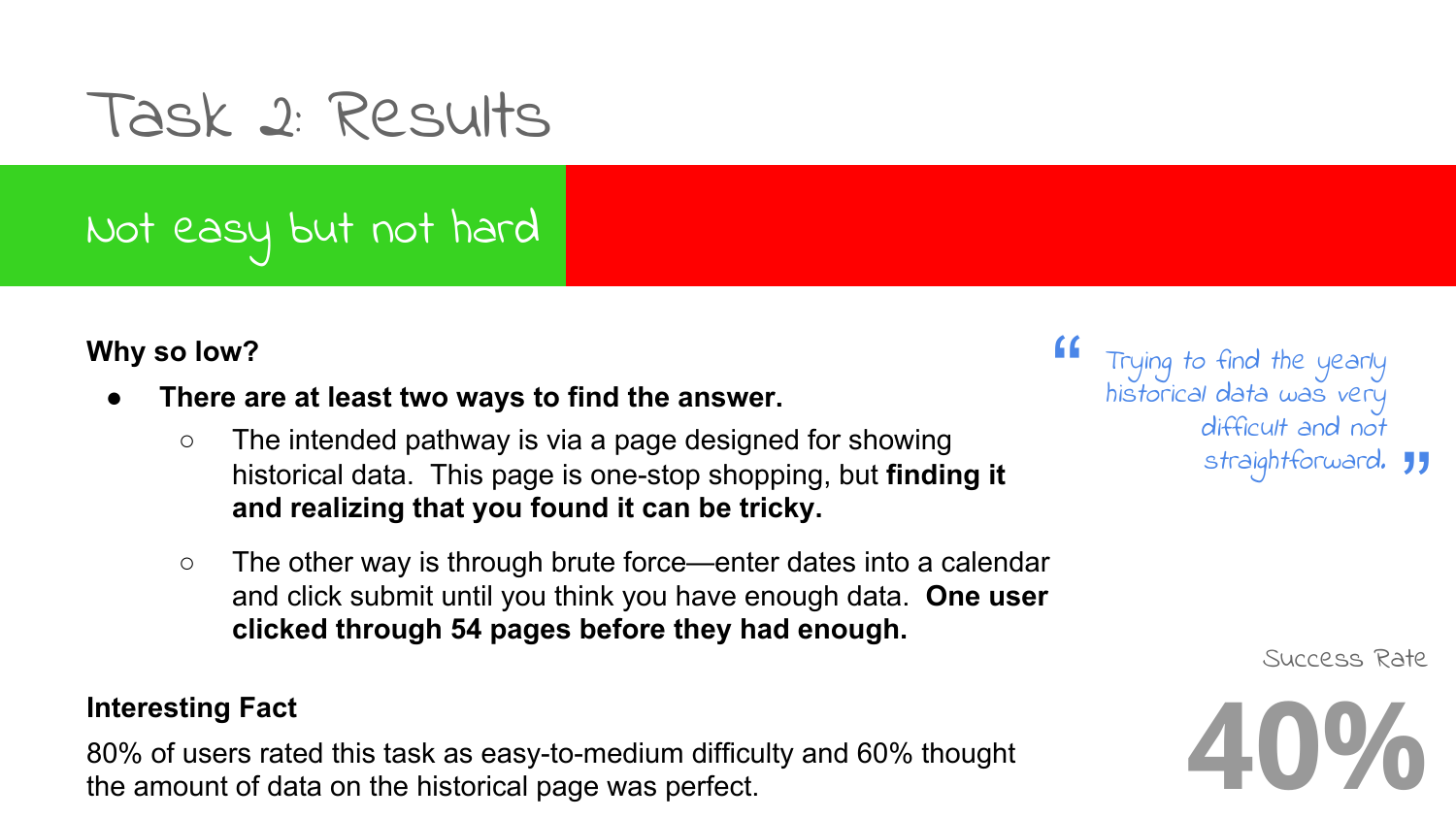### Task 3: Breakdown

Can you find the page on the website that has data on hurricanes  $\alpha$  tropical cyclones?



#### **Intent**

Determine if there is difficulty finding the link to the tropical cyclone tracker page.

#### **Verification**

At the end of this task, the user was asked if they had any difficulty finding the link.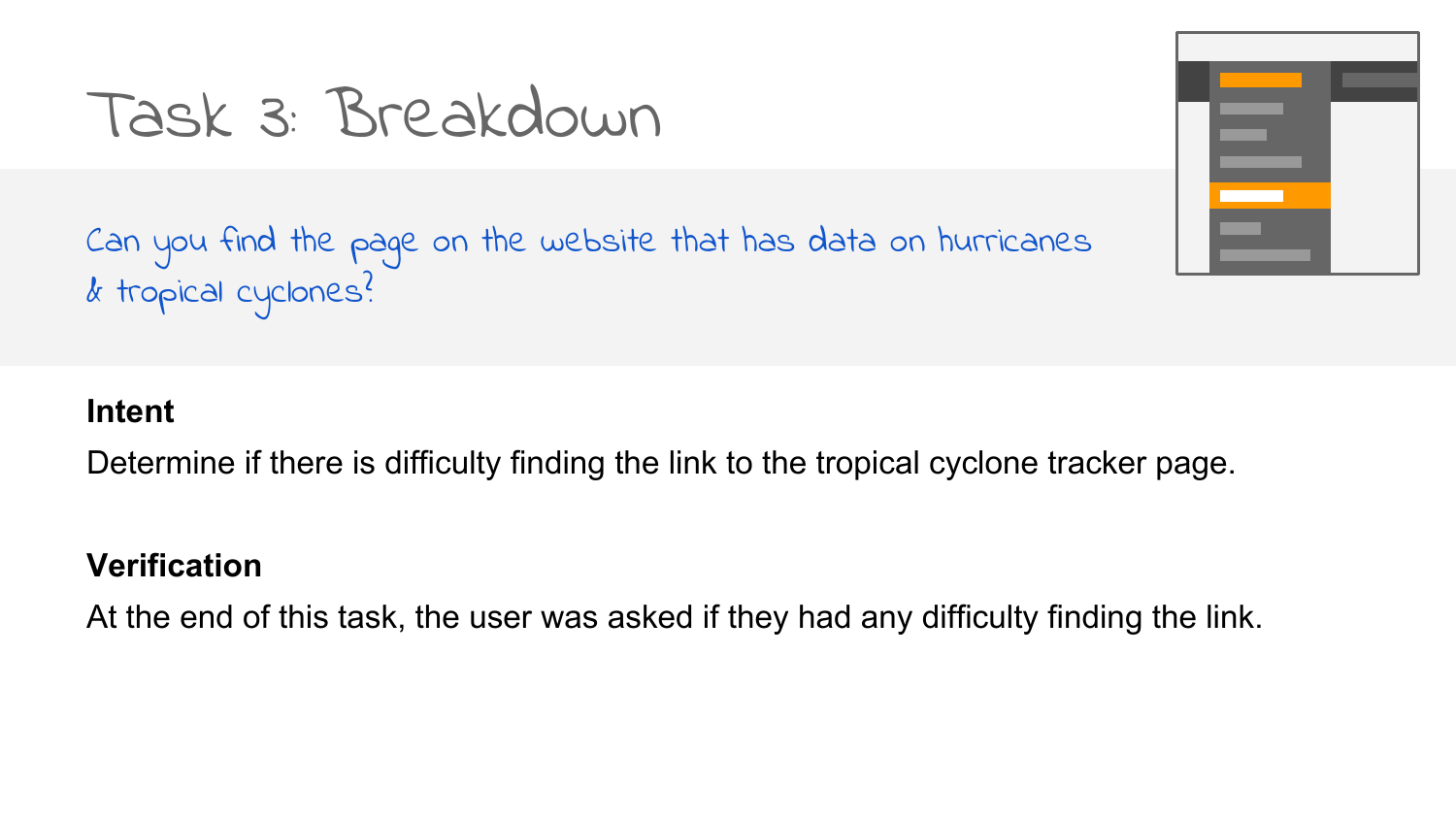### Task 3: Results



#### **Interesting Fact**

Again, the failure here was caused by a user clicking on ads.

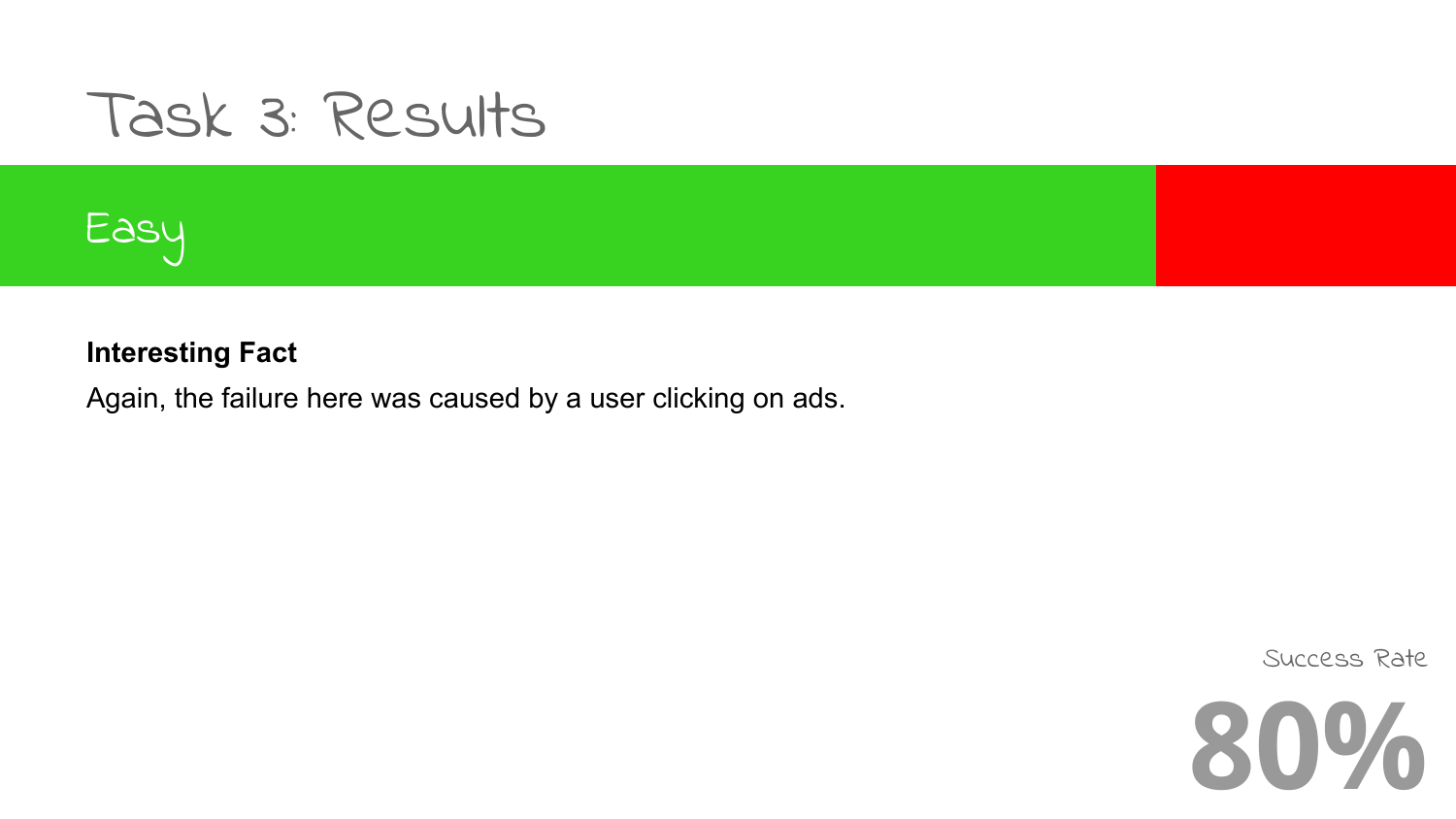### Task 4: Breakdown

You are doing research on Hurricane Sandy. Can you find a map showing the path the storm travelled, from the time it formed to the time it made landfall?

#### **Intent**

Determine how well the design supports finding specific weather events from the past.

#### **Verification**

At the end of the task, users were asked if they had any difficulty finding the map.

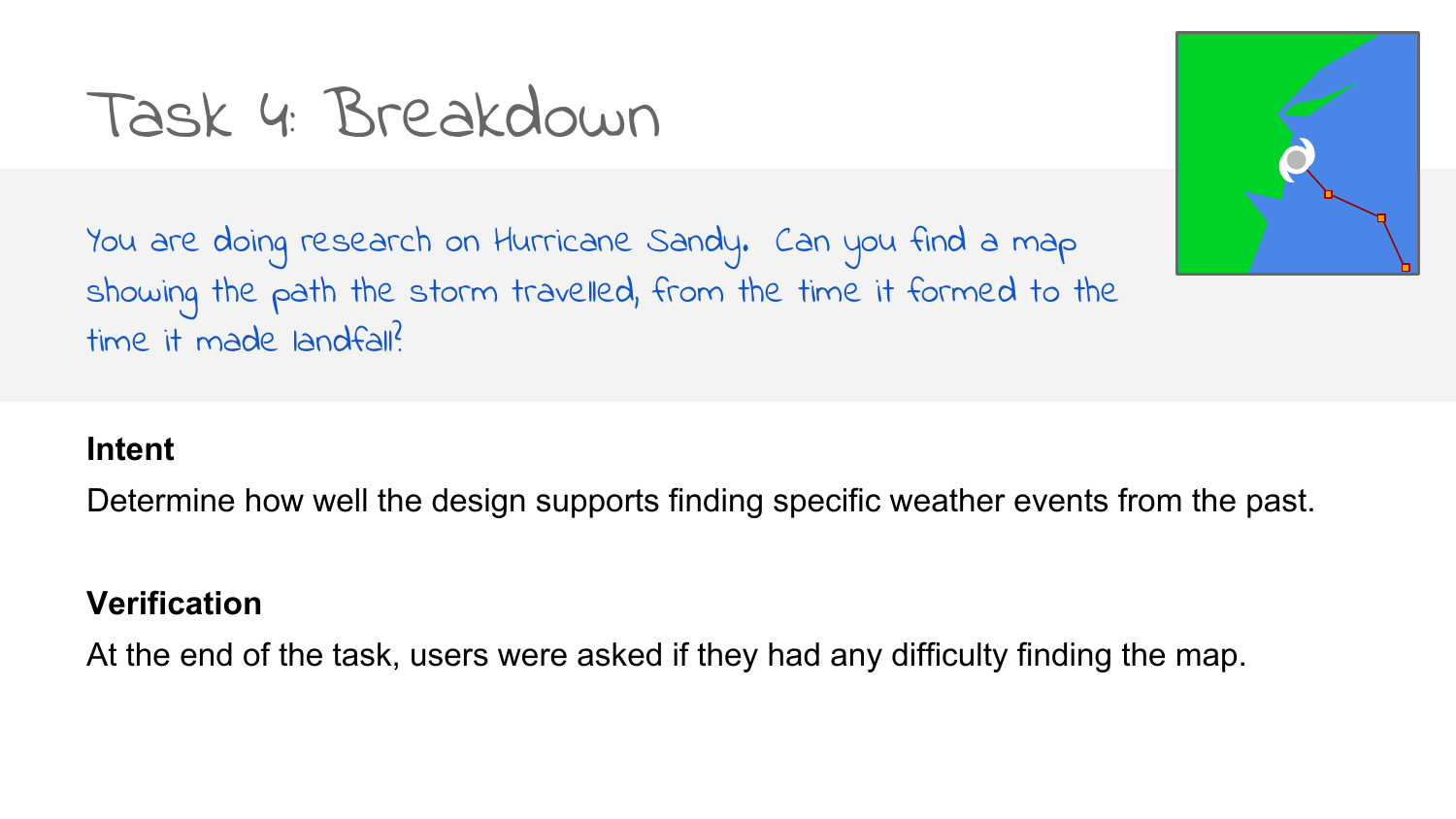### Task 4: Results

Easy for most

**Why so low?**

- **● Participants clicking on ads**
- **● One participant abandoned the task**

#### **Interesting Fact**

The participant who abandoned this task **did not register success on any other task except the very last**. Their follow-up questionnaire responses were generally negative, indicating dissatisfaction with all site features and unlikeliness to use any of the features in the future. **It is possible that this participant held expectations for the site that don't align with that of the archetypal Weather Underground user.**



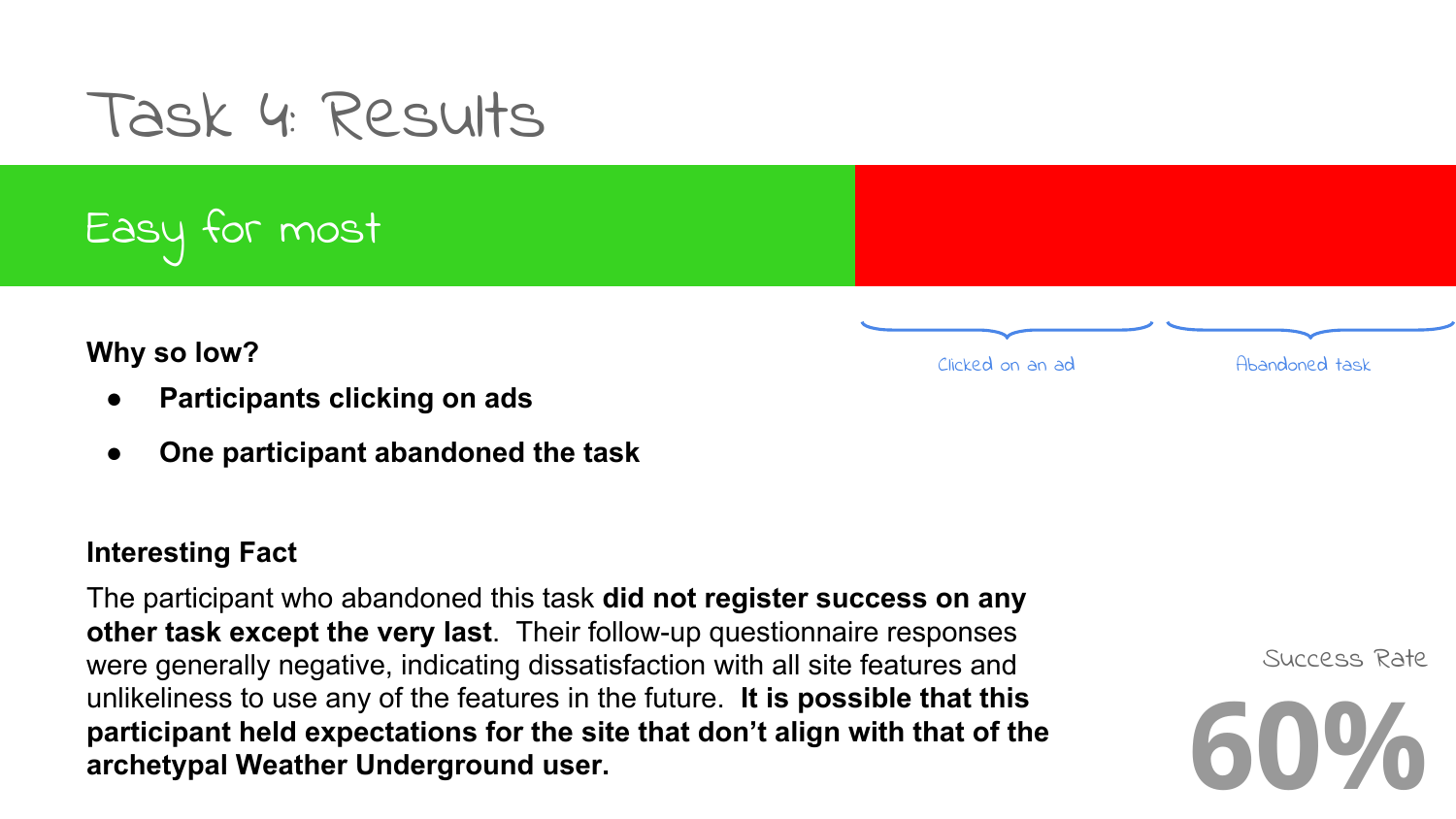### Task 5: Breakdown

You want to track Tropical Cyclone Nathan, an active storm. Can you find the map showing TC Nathan's predicted path?



#### **Intent**

Determine how well the design supports finding an active weather event.

#### **Verification**

At the end of the task, users were asked questions pertaining to the storm they just looked up and their opinion on the ease of finding that information.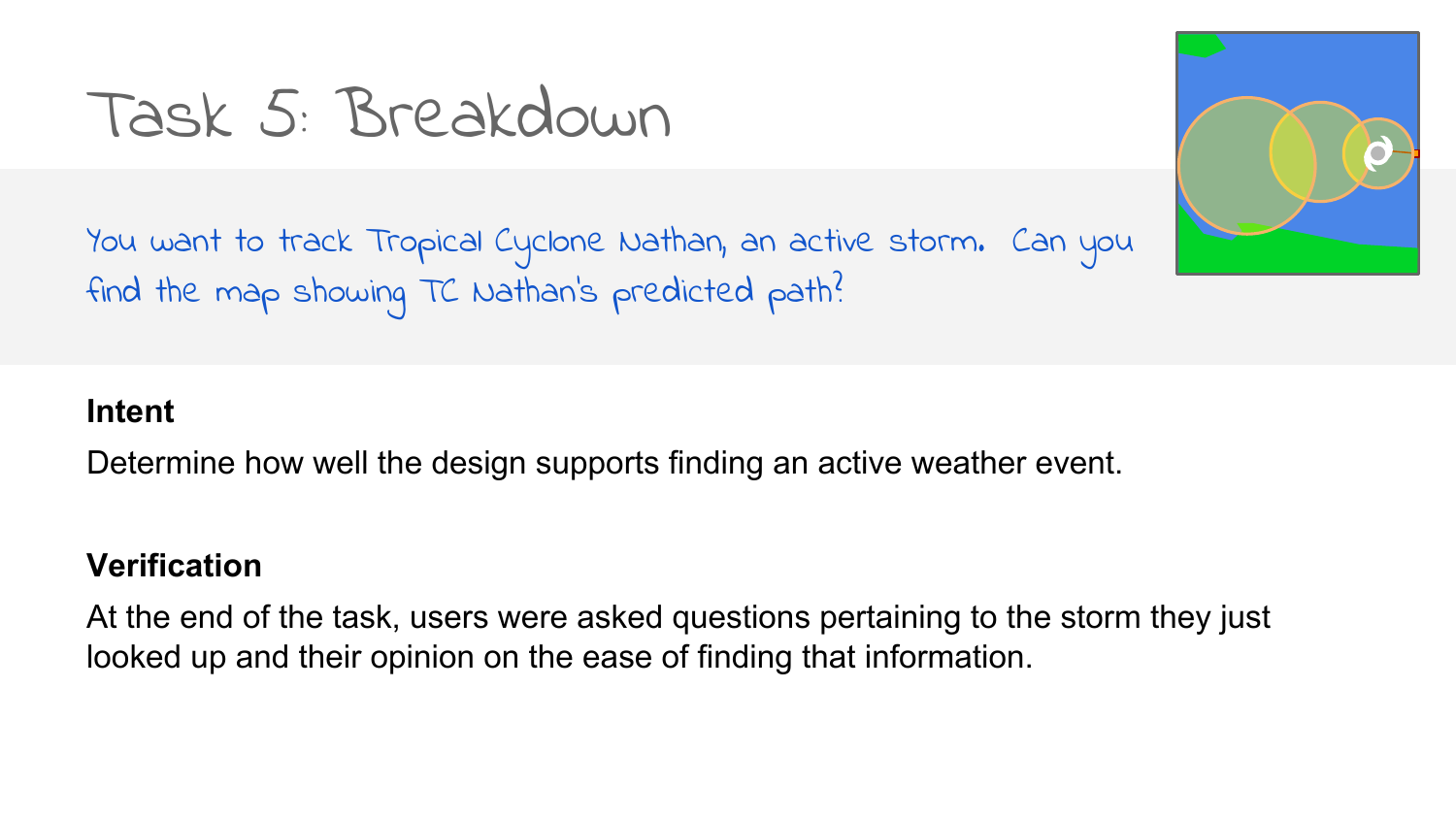### Task 5: Results

### Easy

#### **Interesting Fact**

The participant who held the most negative opinion of the site and had major difficulty with all other tasks leading up to this one seemingly had no trouble at all here.

coordinate info. 11 Could not find the country name in the path of the typhoon. Only that it was in the South Pacific with

"

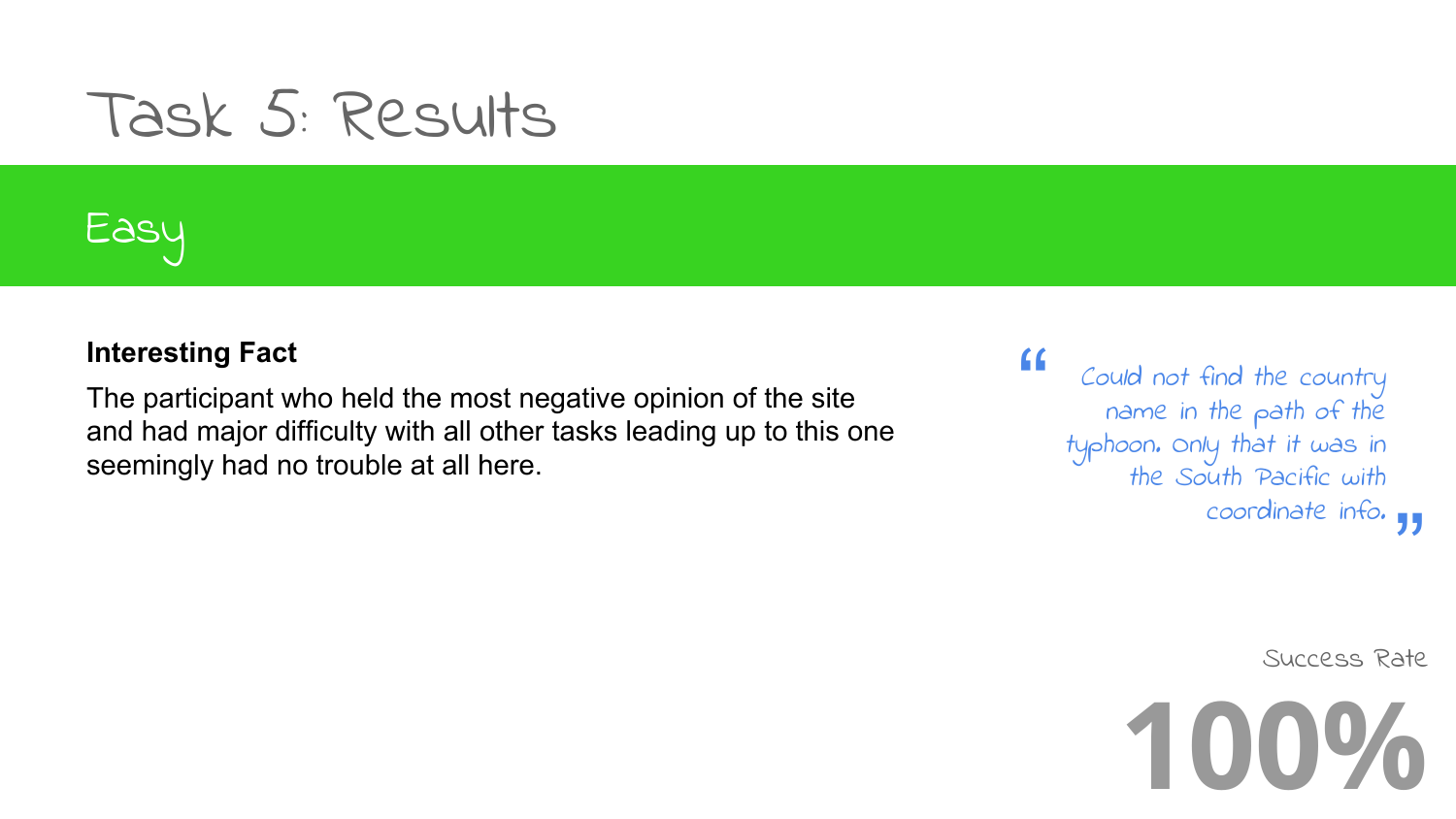## Debriefing: Participant Experience

- **● All self-report competence with online research, i.e.:**
	- Used all of the major search engines
	- Performed personal/professional online research
	- Confident in ability to use unfamiliar research tools
- **● Very few have experience with traditional academic research tools**
- **● Very few have experience with WeatherUnderground.com**

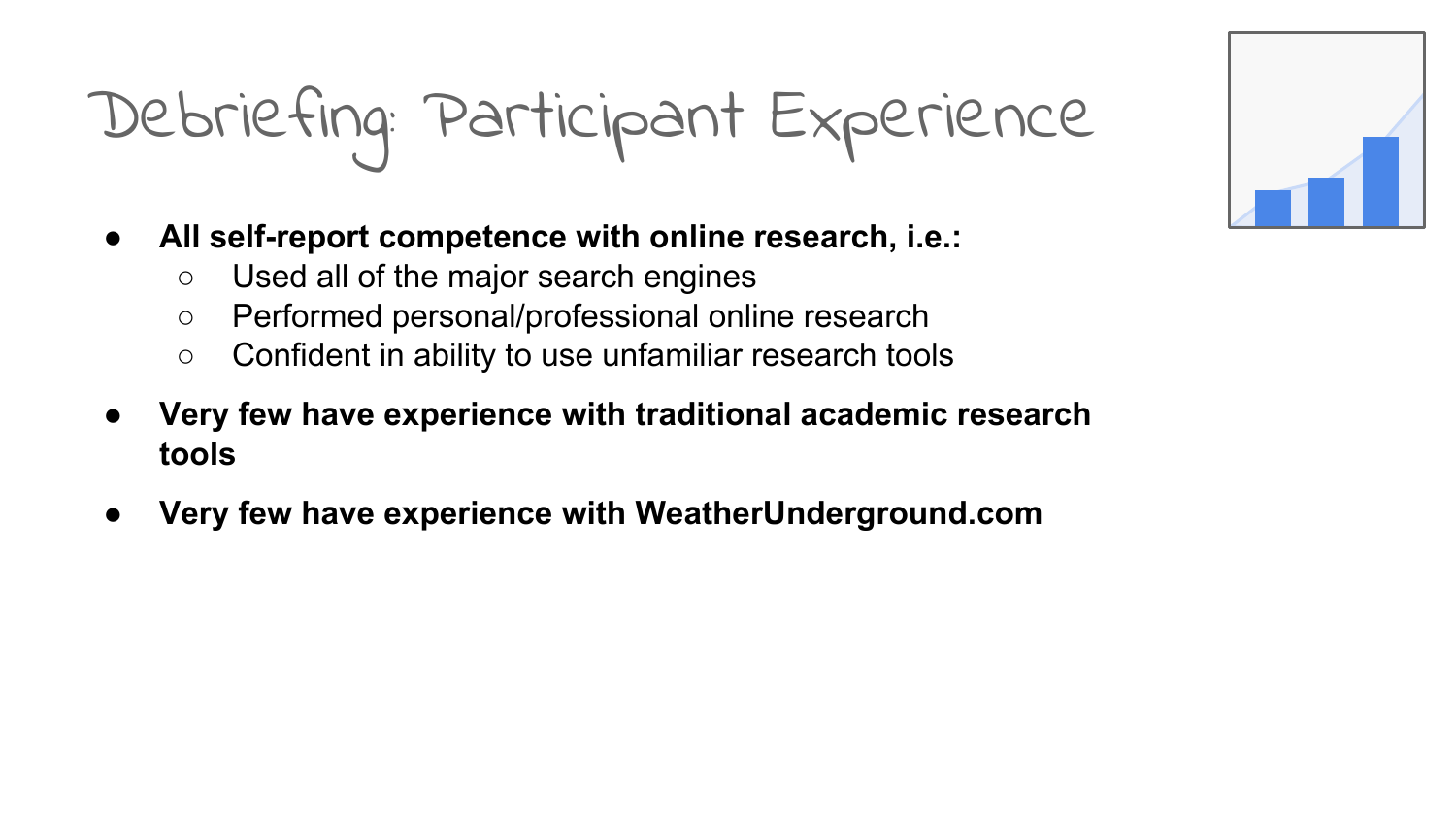## Debriefing: Participant Satisfaction

- **● Most had no trouble understanding the tasks**
	- One participant reported not being aware that there would be questions pertaining to the information they just looked up.
- **● Most felt that the interfaces contained just the right amount of data**
- **● The site didn't knock anyone's socks off**
	- Responses were generally indifferent to slightly positive.
- **● Most would probably not use the hurricane tracker in the future**
	- This is most likely due to geographic differences between participants—a person who lives further inland is more likely to be concerned about other types of destructive weather events than tropical storms.